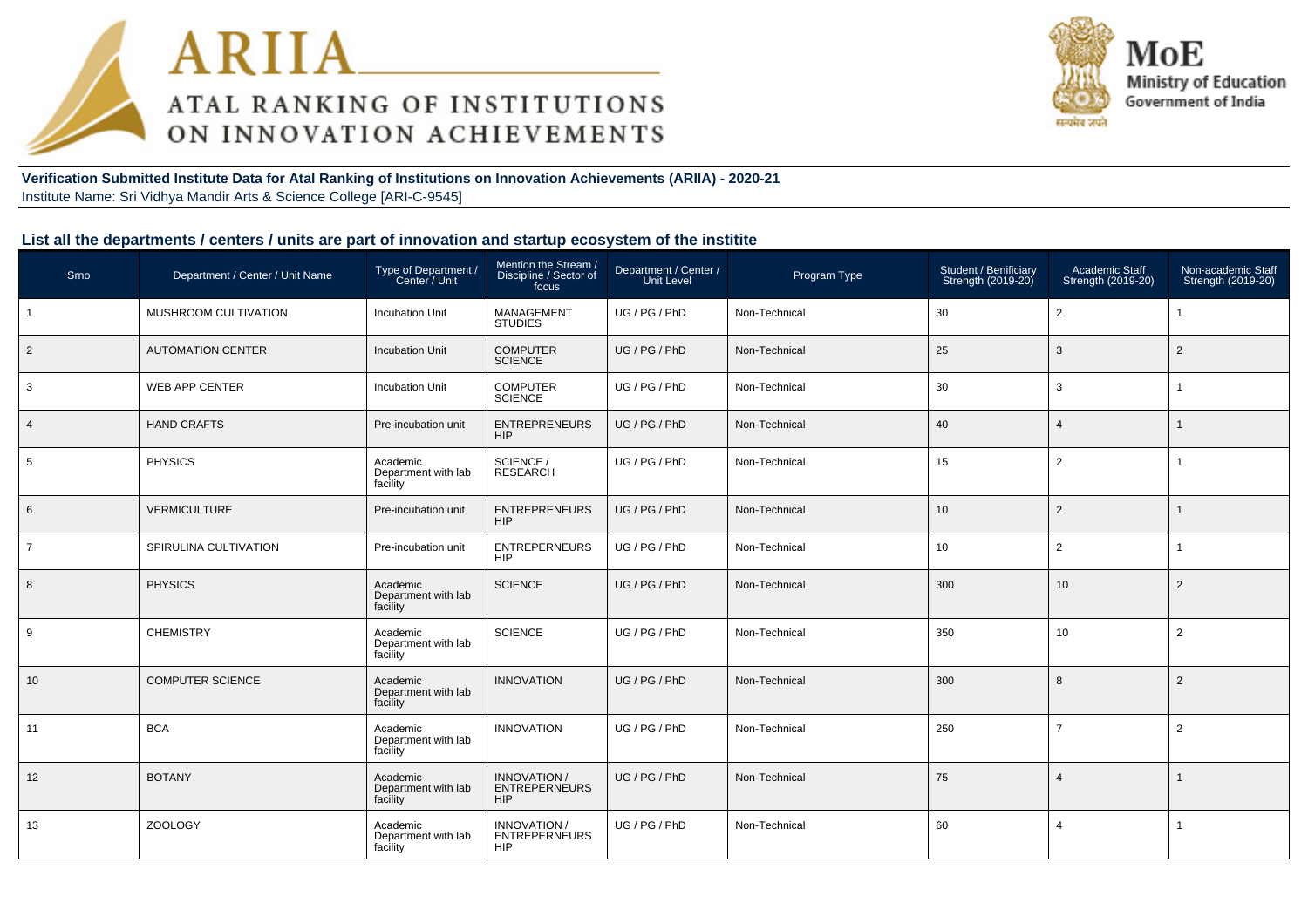## **Participation of HEI in Innovation & Entrepreneurship Initiatives of Ministry of Education (Till Today)**

| Programs/Initiatives                                                                                                                           | <b>Status</b> | <b>Registration ID</b>          |
|------------------------------------------------------------------------------------------------------------------------------------------------|---------------|---------------------------------|
| Adopted National Innovation and Start-up Policy at the HEI                                                                                     | Yes           | Not Required                    |
| Establishment of Institution's Innovation Council (IIC) at HEI                                                                                 | <b>YES</b>    | IC Registration ID: IC201912134 |
| Trained Innovation Ambassadors at HEI                                                                                                          | <b>YES</b>    | Not Required                    |
| Participation in Smart India Hackathon (SIH)                                                                                                   | No            | Not Required                    |
| Facilitated listing start-ups/ technologies in Young India combating COVID with Knowledge, Technology and Innovation (YUKTI 2.0) portal of MIC | No            | Not Required                    |
| Participation in National Education Alliance of Technology (NEAT)                                                                              | No            | <b>Not Required</b>             |

## **Section 1 > i : Details of Co-curricular events/programs related to Innovation, IPR and Entrepreneurship/Start-up Conducted by the HEI**

| Srno           | Name of<br>Program<br>(Full<br>Name)                                                                                                                                                  | Program<br>Theme                 | Program<br><b>Type</b> | Program<br>Category         | Organizin<br>g<br>Departm<br>ent/<br>Centre /<br><b>Student</b><br><b>Body</b><br>Name | Program<br>Start<br>Date   | Program<br>End Date        | Program<br>Duration(i<br>n Days) | Program<br>Location | Internal<br>Participa<br>nts<br>(Student) | Internal<br>Participa<br>nts<br>(Faculty) | External<br>Participa<br>nts<br>(Student) | External<br>Participa<br>nts<br>(Faculty) | Total<br>Number<br>of<br>Participa<br>nts | Had institute spent expenses<br>either from own<br>resource/received fund to<br>organise the<br>program/activity/event? | Did any of the participants<br>received any awards/recognition<br>for startup / innovation ideas /<br>research? |
|----------------|---------------------------------------------------------------------------------------------------------------------------------------------------------------------------------------|----------------------------------|------------------------|-----------------------------|----------------------------------------------------------------------------------------|----------------------------|----------------------------|----------------------------------|---------------------|-------------------------------------------|-------------------------------------------|-------------------------------------------|-------------------------------------------|-------------------------------------------|-------------------------------------------------------------------------------------------------------------------------|-----------------------------------------------------------------------------------------------------------------|
|                | <b>STATE</b><br>LEVEL<br><b>WORKS</b><br>HOP ON<br><b>EMERGI</b><br>NG.<br><b>TRENDS</b><br>IN<br><b>BANKIN</b><br><b>G AND</b><br><b>FINANCI</b><br><b>AL</b><br><b>SETCOR</b><br>S. | Innovatio<br>n.                  | Worksho<br>p           | Student<br>Lead<br>Activity | COMME<br><b>RCE</b>                                                                    | 08-08-20<br>19<br>00:00:00 | 08-08-20<br>19<br>00:00:00 |                                  | Within<br>Campus    | 400                                       | 30                                        | 50                                        | 30                                        | 510                                       | 15000<br><b>Total Expense</b><br>Amount<br>Incurred by<br>Institute to<br>Organise the<br>Program (In<br>Rupees)        | No                                                                                                              |
| $\overline{2}$ | <b>NATION</b><br>AL<br>LEVEL<br><b>WORKS</b><br>HOP ON<br><b>OVERVI</b><br>EW OF<br><b>GST</b>                                                                                        | Entrepre<br>neurship/<br>Startup | Worksho<br>р           | Student<br>Lead<br>Activity | COMME<br><b>RCE</b>                                                                    | 16-08-20<br>19<br>00:00:00 | 16-08-20<br>19<br>00:00:00 |                                  | Within<br>Campus    | 485                                       | 50                                        | 50                                        | 35                                        | 620                                       | <b>Total Expense</b><br>15000<br>Amount<br>Incurred by<br>Institute to<br>Organise the<br>Program (In<br>Rupees)        | No                                                                                                              |
| 3              | <b>INSPIRE</b><br>CAMP<br>2019<br>SPONSO<br>RED BY<br><b>DST</b>                                                                                                                      | Innovatio<br>n.                  | Training               | Student<br>Lead<br>Activity | PHYSIC<br>S                                                                            | 18-10-20<br>19<br>00:00:00 | 18-10-20<br>19<br>00:00:00 |                                  | Within<br>Campus    | $\mathbf 0$                               | 0                                         | 150                                       | $\Omega$                                  | 150                                       | <b>Total Expense</b><br>975000<br>Amount<br>Incurred by<br>Institute to<br>Organise the<br>Program (In<br>Rupees)       | No                                                                                                              |
| $\overline{4}$ | <b>NATION</b><br>AL<br>LEVEL<br><b>SEMINA</b><br>R ON<br><b>ADVANC</b><br>E IN<br><b>NANOSC</b><br><b>IENCE</b>                                                                       | Innovatio<br>n                   | Seminar                | Student<br>Lead<br>Activity | <b>ZOOLOG</b><br>Y                                                                     | 27-02-20<br>20<br>00:00:00 | 27-02-20<br>20<br>00:00:00 |                                  | Within<br>Campus    | 180                                       | 13                                        | 27                                        | 12                                        | 232                                       | 17000<br><b>Total Expense</b><br>Amount<br>Incurred by<br>Institute to<br>Organise the<br>Program (In<br>Rupees)        | <b>No</b>                                                                                                       |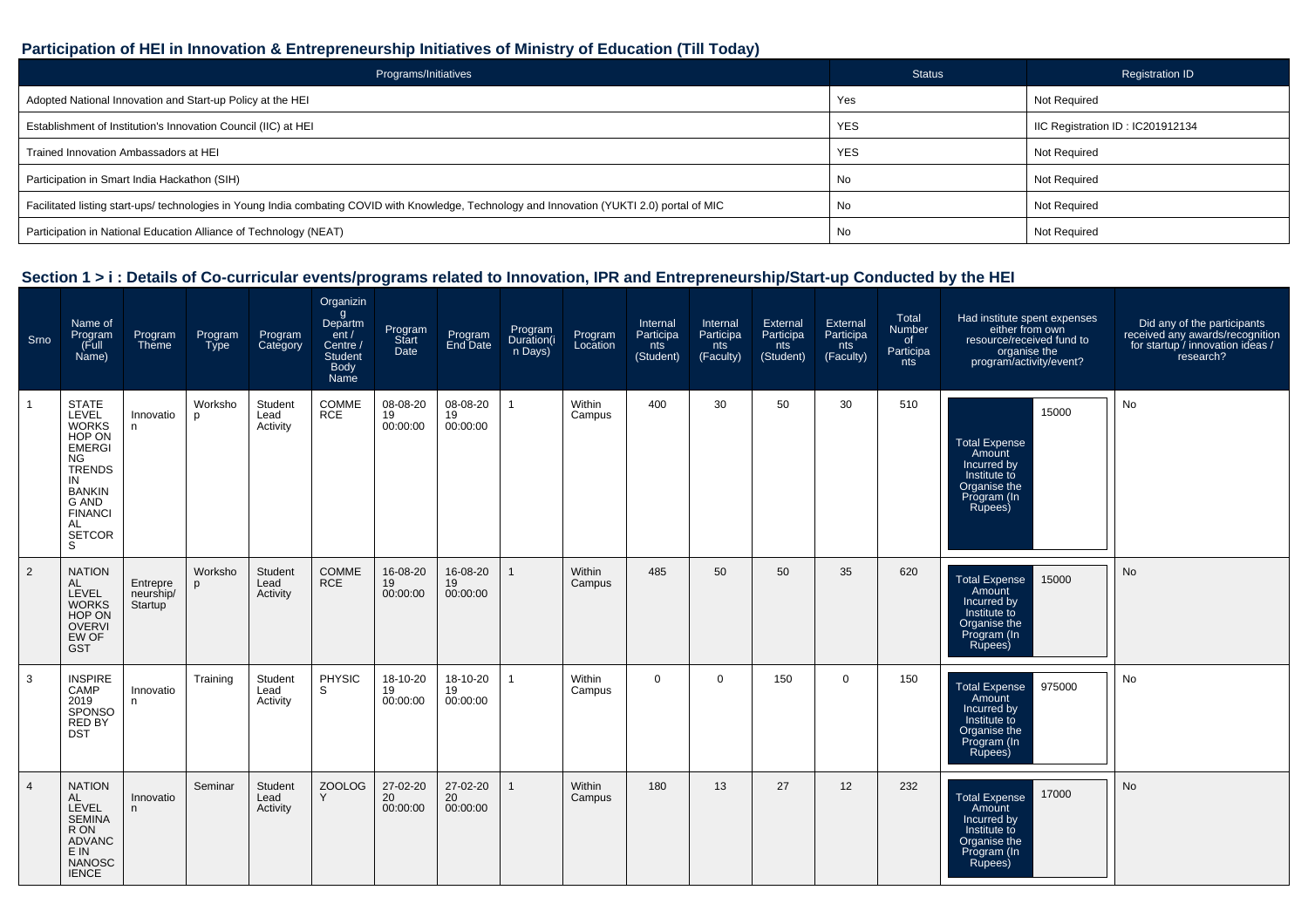| Section 1 > i : Details of Co-curricular events/programs related to Innovation, IPR and Entrepreneurship/Start-up Conducted by the HEI |  |  |
|----------------------------------------------------------------------------------------------------------------------------------------|--|--|
|                                                                                                                                        |  |  |

| SEMINA<br>R ON<br>PLANT<br><b>TAXONO</b><br>MY.                        | Innovatio | Seminar        | Student<br>Lead<br>Activity | BOTANY | 18-07-20<br>19<br>00:00:00 | 18-07-20<br>19<br>00:00:00 | Within<br>Campus | 60 | 4 | 25 |   | 93 | <b>Total Expense</b><br>16000<br>Amount<br>Incurred by<br>Institute to<br>Organise the<br>Program (In<br>Rupees) | No |
|------------------------------------------------------------------------|-----------|----------------|-----------------------------|--------|----------------------------|----------------------------|------------------|----|---|----|---|----|------------------------------------------------------------------------------------------------------------------|----|
| CONFER<br><b>ENCE</b><br>ON<br>PLANT<br><b>TISSUE</b><br><b>CULTUR</b> | Innovatio | Conferen<br>ce | Student<br>Lead<br>Activity | BOTANY | 14-12-20<br>19<br>00:00:00 | 14-12-20<br>19<br>00:00:00 | Within<br>Campus | 50 | 4 | 28 | 4 | 86 | Total Expense 18000<br>Amount<br>Incurred by<br>Institute to<br>Organise the<br>Program (In<br>Rupees)           | No |

| Srno | Name of<br>Program<br>Full)<br>Name)                                                                                                                                                     | Program<br>Theme | Program<br><b>Type</b> | Organizin<br>g Agency<br>Institute<br>Name                | Organizin<br>g Agency<br><b>Type</b> | Program<br>Start<br>Date   | Program<br>End Date        | Program<br>Duration(i<br>n Days) | Participa<br>nts<br>(Students) | Participa<br>nts<br>(Faculty) | Total<br>Number<br>of<br>Participa<br>nts | Awards/R<br>ecognitio<br>ns/Achiev<br>ements | Award /<br>Position /<br>Recogniti<br>on<br>Secured | <b>Title of</b><br>Innovatio<br>n / Start-<br>up<br>Secured<br>the<br>Award /<br>Recogniti<br>on | Had institute spent expenses<br>either from own resource/<br>received fund towards sending<br>delegation to participate /<br>represent the activity / event? | Did any of the participants<br>received any awards/recognition<br>for startup / innovation ideas /<br>research |
|------|------------------------------------------------------------------------------------------------------------------------------------------------------------------------------------------|------------------|------------------------|-----------------------------------------------------------|--------------------------------------|----------------------------|----------------------------|----------------------------------|--------------------------------|-------------------------------|-------------------------------------------|----------------------------------------------|-----------------------------------------------------|--------------------------------------------------------------------------------------------------|--------------------------------------------------------------------------------------------------------------------------------------------------------------|----------------------------------------------------------------------------------------------------------------|
|      | Internatio<br>nal<br>Seminar<br>on<br>Research<br>es to<br>Sustain<br>the<br>Growth in<br>Science<br>and<br>Technolo<br>gy                                                               | Innovatio<br>n.  | Seminar                | Morappur<br>Kongu<br>College<br>of Arts<br>and<br>Science | Educatio<br>nal<br>Institute         | 04-09-20<br>19<br>00:00:00 | 04-09-20<br>19<br>00:00:00 |                                  | $\mathbf 0$                    | 14                            | 14                                        | <b>No</b>                                    | $\cdots$                                            | $\qquad \qquad -\qquad$                                                                          | 7000<br><b>TotalTotal</b><br>Expense<br>Amount<br>Incurred by<br>Institute? (In<br>Rupees)                                                                   | No                                                                                                             |
| 2    | National<br>Conferen<br>ce on<br>Research<br>Innovatio<br>ns and<br>Applicatio<br>ns in<br>Compute<br>r Science<br>for the<br>Sustaina<br>ble<br>Develop<br>ment of<br>Rural<br>Learners | Innovatio<br>n.  | Conferen<br>ce         | <b>PRUCAS</b>                                             | Educatio<br>nal<br>Institute         | 06-02-20<br>20<br>00:00:00 | 07-02-20<br>20<br>00:00:00 | $\overline{2}$                   | 15                             | 8                             | 23                                        | <b>No</b>                                    | $\qquad \qquad - -$                                 | $\qquad \qquad \cdots$                                                                           | 7000<br><b>TotalTotal</b><br>Expense<br>Amount<br>Incurred by<br>Institute? (In<br>Rupees)                                                                   | <b>No</b>                                                                                                      |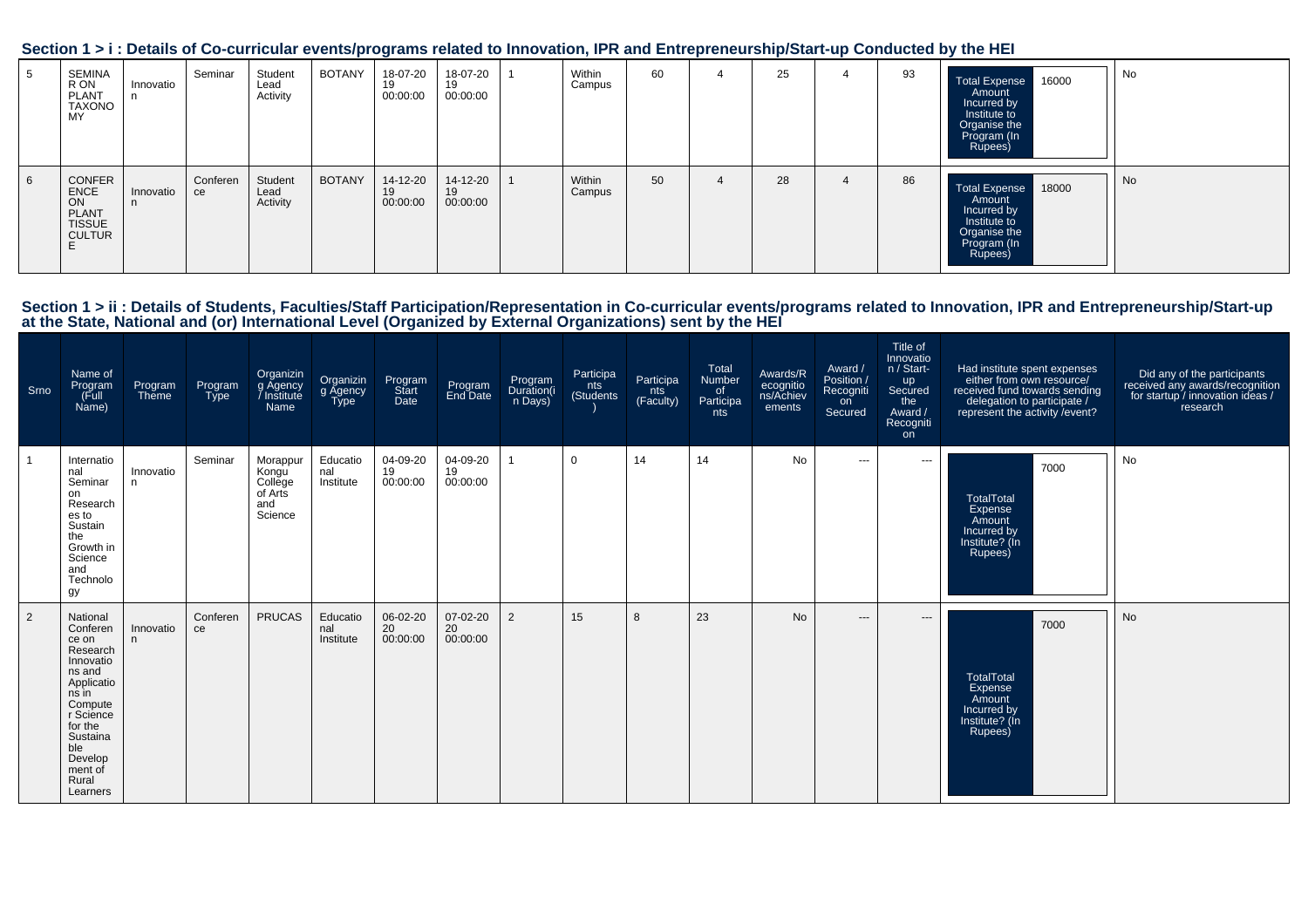| $\mathbf{3}$    | Contemp<br>orary<br>Issues,<br>Innovativ<br>e Ideas<br>Problems<br>and<br>Achieve<br>ments in<br><b>Business</b>                                                  | Innovatio<br>n                   | Seminar        | Morappur<br>Kongu<br>Arts and<br>Science<br>College                | Educatio<br>nal<br>Institute | 28-08-20<br>19<br>00:00:00 | 28-08-20<br>19<br>00:00:00 | $\mathbf{1}$ | $\mathbf 0$    | 8              | 8              | No        | $\hspace{0.05cm} \cdots$ | $\hspace{0.05cm} \ldots$ | 2100<br>TotalTotal<br>Expense<br>Amount<br>Incurred by<br>Institute? (In<br>Rupees)        | No |
|-----------------|-------------------------------------------------------------------------------------------------------------------------------------------------------------------|----------------------------------|----------------|--------------------------------------------------------------------|------------------------------|----------------------------|----------------------------|--------------|----------------|----------------|----------------|-----------|--------------------------|--------------------------|--------------------------------------------------------------------------------------------|----|
| $\overline{4}$  | Impact of<br>Cash to<br>Cashless<br><b>Business</b><br>in India<br>(Opportu<br>nities and<br>Challeng<br>es)                                                      | Entrepre<br>neurship/<br>Startup | Seminar        | Sacret<br>Heart<br>College<br>(Autonom<br>ous)                     | Educatio<br>nal<br>Institute | 30-01-20<br>20<br>00:00:00 | 30-01-20<br>20<br>00:00:00 | $\mathbf{1}$ | 24             | $\overline{4}$ | 28             | No        | $---$                    | ---                      | 2400<br><b>TotalTotal</b><br>Expense<br>Amount<br>Incurred by<br>Institute? (In<br>Rupees) | No |
| $5\phantom{.0}$ | Consume<br>rism in<br>India                                                                                                                                       | Innovatio<br>n.                  | Worksho<br>p   | Adhiyam<br>an Arts<br>and<br>Science<br>College<br>for<br>Women    | Educatio<br>nal<br>Institute | 22-08-20<br>19<br>00:00:00 | 22-08-20<br>19<br>00:00:00 | $\mathbf{1}$ | 26             | 8              | 34             | No        | $\cdots$                 | ---                      | 4000<br>TotalTotal<br>Expense<br>Amount<br>Incurred by<br>Institute? (In<br>Rupees)        | No |
| $6\phantom{1}$  | Entrepre<br>neurial<br>Develop<br>ment                                                                                                                            | Entrepre<br>neurship/<br>Startup | Seminar        | <b>ERK Arts</b><br>and<br>Science<br>College                       | Educatio<br>nal<br>Institute | 01-02-20<br>20<br>00:00:00 | 01-02-20<br>20<br>00:00:00 | $\mathbf{1}$ | $\overline{7}$ | $\mathbf 0$    | $\overline{7}$ | <b>No</b> | $\hspace{0.05cm} \cdots$ | $\hspace{0.05cm} \cdots$ | 1000<br>TotalTotal<br>Expense<br>Amount<br>Incurred by<br>Institute? (In<br>Rupees)        | No |
| $\overline{7}$  | Empower<br>ing<br>Educator<br>s                                                                                                                                   | Innovatio<br>n.                  | Training       | The<br>Institute<br>of<br>Company<br>Secretari<br>es of<br>India   | Govt.<br>Agency<br>(State)   | 06-09-20<br>19<br>00:00:00 | 06-09-20<br>19<br>00:00:00 |              | $\mathbf 0$    | $\overline{1}$ | $\mathbf{1}$   | No        | $---$                    | $\hspace{0.05cm} \ldots$ | 500<br>TotalTotal<br>Expense<br>Amount<br>Incurred by<br>Institute? (In<br>Rupees)         | No |
| 8               | Newfangl<br>ed of<br>Financial<br>Market                                                                                                                          | Innovatio<br>n                   | Worksho<br>p   | Gonzaga<br>College<br>of Arts<br>and<br>Science<br>for<br>Women    | Educatio<br>nal<br>Institute | 18-09-20<br>19<br>00:00:00 | 18-09-20<br>19<br>00:00:00 | $\mathbf{1}$ | $\overline{0}$ | $\overline{1}$ | $\mathbf{1}$   | No        | $---$                    | ---                      | 500<br>TotalTotal<br>Expense<br>Amount<br>Incurred by<br>Institute? (In<br>Rupees)         | No |
| 9               | <b>NATION</b><br>AL<br>CONFER<br><b>ENCE</b><br>ON<br><b>EMERGI</b><br>NG<br><b>ROLE</b><br>OF<br><b>NANOM</b><br><b>ATERIAL</b><br>S IN<br><b>HEALTH</b><br>CARE | Innovatio<br>n                   | Conferen<br>ce | Bharath<br>Institute<br>of Higher<br>Educatio<br>n and<br>Research | Educatio<br>nal<br>Institute | 19-02-20<br>20<br>00:00:00 | 19-02-20<br>20<br>00:00:00 | $\mathbf{1}$ | 6              | $\overline{4}$ | 10             | No        | $\hspace{0.05cm} \cdots$ | $\hspace{0.05cm} \ldots$ | 3800<br><b>TotalTotal</b><br>Expense<br>Amount<br>Incurred by<br>Institute? (In<br>Rupees) | No |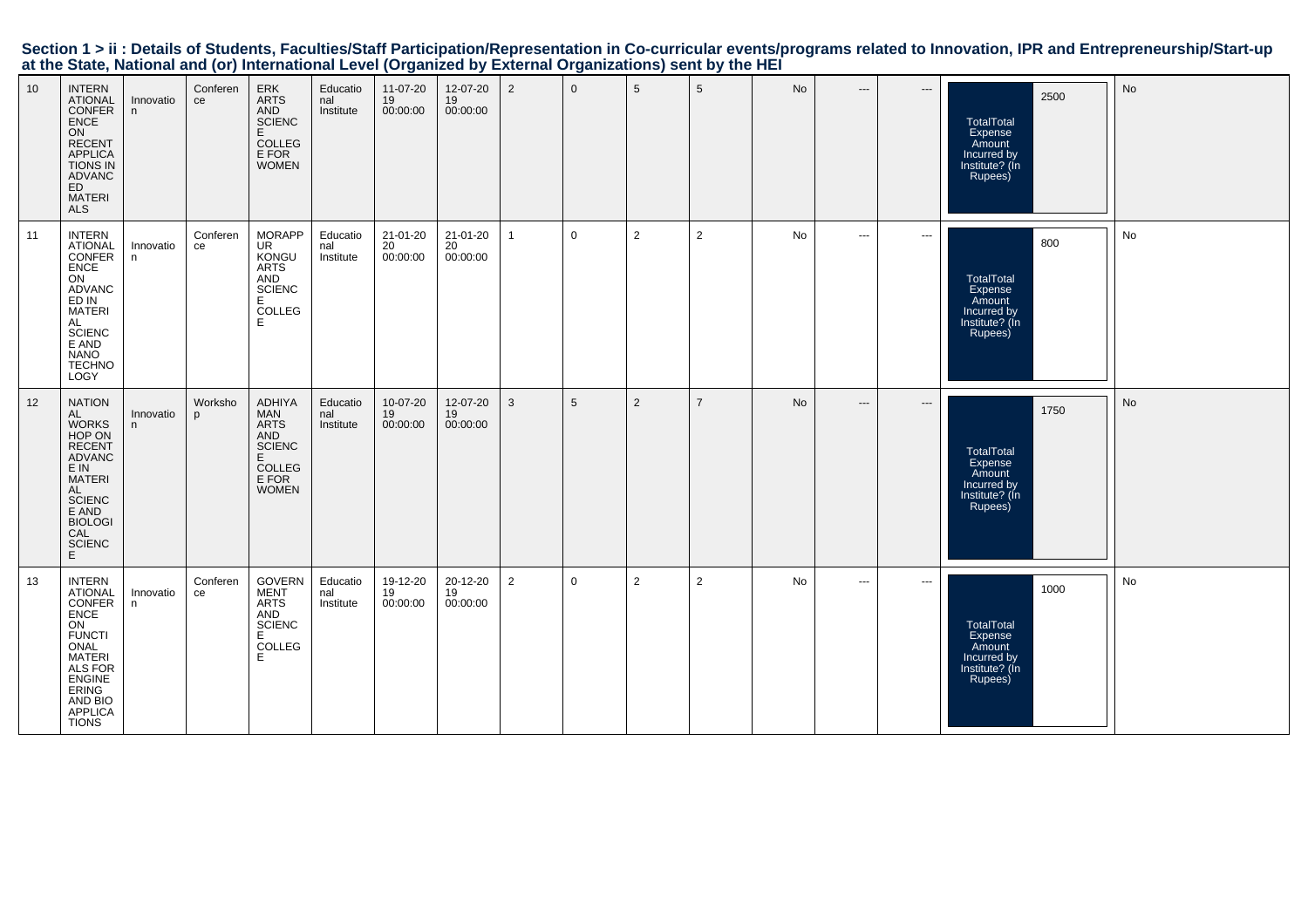| 14 | <b>INTERN</b><br><b>ATIONAL</b><br><b>CONFER</b><br>ENCE<br>ON<br>APPLICA<br><b>TIONS</b><br>OF<br>GRAPH<br>THEORY<br>IN<br><b>MODER</b><br>N.<br><b>TECHNI</b><br>CAL<br><b>WORLD</b>                     | Innovatio<br>n  | Conferen<br>ce | <b>MORAPP</b><br><b>UR</b><br>KONGU<br>COLLEG<br>E OF<br><b>ARTS</b><br>AND<br>COLLEG<br>E. | Educatio<br>nal<br>Institute | 09-08-20<br>19<br>00:00:00 | 09-08-20<br>19<br>00:00:00 |   | $\overline{2}$ | $\mathbf 0$ | $\overline{2}$ | No | ---                      | $--$                     | 400<br><b>TotalTotal</b><br>Expense<br>Amount<br>Incurred by<br>Institute? (In<br>Rupees)  | No |
|----|------------------------------------------------------------------------------------------------------------------------------------------------------------------------------------------------------------|-----------------|----------------|---------------------------------------------------------------------------------------------|------------------------------|----------------------------|----------------------------|---|----------------|-------------|----------------|----|--------------------------|--------------------------|--------------------------------------------------------------------------------------------|----|
| 15 | <b>WORKS</b><br>HOP ON<br><b>MATLAB</b>                                                                                                                                                                    | Innovatio<br>n  | Worksho<br>p   | SACRED<br>HEART<br>COLLEG<br>E                                                              | Educatio<br>nal<br>Institute | 25-09-20<br>19<br>00:00:00 | 25-09-20<br>19<br>00:00:00 |   | 20             | 0           | 20             | No | ---                      | $--$                     | 4000<br><b>TotalTotal</b><br>Expense<br>Amount<br>Incurred by<br>Institute? (Ín<br>Rupees) | No |
| 16 | <b>NATION</b><br>AL<br><b>SEMINA</b><br>R ON<br><b>MODER</b><br>N<br><b>TECHNI</b><br>QUES IN<br><b>MATHEM</b><br><b>ATICAL</b><br><b>MODELI</b><br>NG AND<br>OPERAT<br><b>IONS</b><br><b>RESEAR</b><br>CH | Innovatio<br>n  | Seminar        | <b>MARUD</b><br><b>HAR</b><br>KESARI<br>JAIN<br>COLLEG<br>E FOR<br><b>WOMEN</b>             | Educatio<br>nal<br>Institute | 06-09-20<br>19<br>00:00:00 | 06-09-20<br>19<br>00:00:00 |   | $\overline{2}$ | $\mathbf 0$ | $\overline{2}$ | No | $\hspace{0.05cm} \cdots$ | $\hspace{0.05cm} \ldots$ | 400<br><b>TotalTotal</b><br>Expense<br>Amount<br>Incurred by<br>Institute? (In<br>Rupees)  | No |
| 17 | <b>NATION</b><br>AL<br><b>SEMINA</b><br>R ON<br><b>NOVELT</b><br>Y IN<br>APPLICA<br><b>TIONS</b><br>OF<br><b>GRAPH</b><br><b>THOERY</b><br>TO THE<br><b>INTERN</b><br>ET OF<br><b>THINGS</b>               | Innovatio<br>n. | Seminar        | KONGU<br><b>ENGINE</b><br>ERING<br>COLLEG<br>E                                              | Educatio<br>nal<br>Institute | 18-07-20<br>19<br>00:00:00 | 19-07-20<br>19<br>00:00:00 | 2 | 10             | 0           | 10             | No | $\hspace{0.05cm} \ldots$ | $\hspace{0.05cm} \cdots$ | 3000<br><b>TotalTotal</b><br>Expense<br>Amount<br>Incurred by<br>Institute? (In<br>Rupees) | No |
| 18 | <b>INTERN</b><br><b>ATIONAL</b><br>CONFER<br>ENCE<br>ON<br>ADVANC<br>E<br><b>TRENDS</b><br>AND<br><b>INNOVA</b><br>TIONS IN<br>LIFE <sup>"</sup><br>SCIENC<br>ES                                           | Innovatio<br>n  | Conferen<br>ce | SACRED<br><b>HEART</b><br>COLLEG                                                            | Educatio<br>nal<br>Institute | 27-09-20<br>19<br>00:00:00 | 27-09-20<br>19<br>00:00:00 |   | 18             | 3           | 21             | No | $\hspace{0.05cm} \cdots$ | $\hspace{0.05cm} \ldots$ | 6900<br>TotalTotal<br>Expense<br>Amount<br>Incurred by<br>Institute? (Ín<br>Rupees)        | No |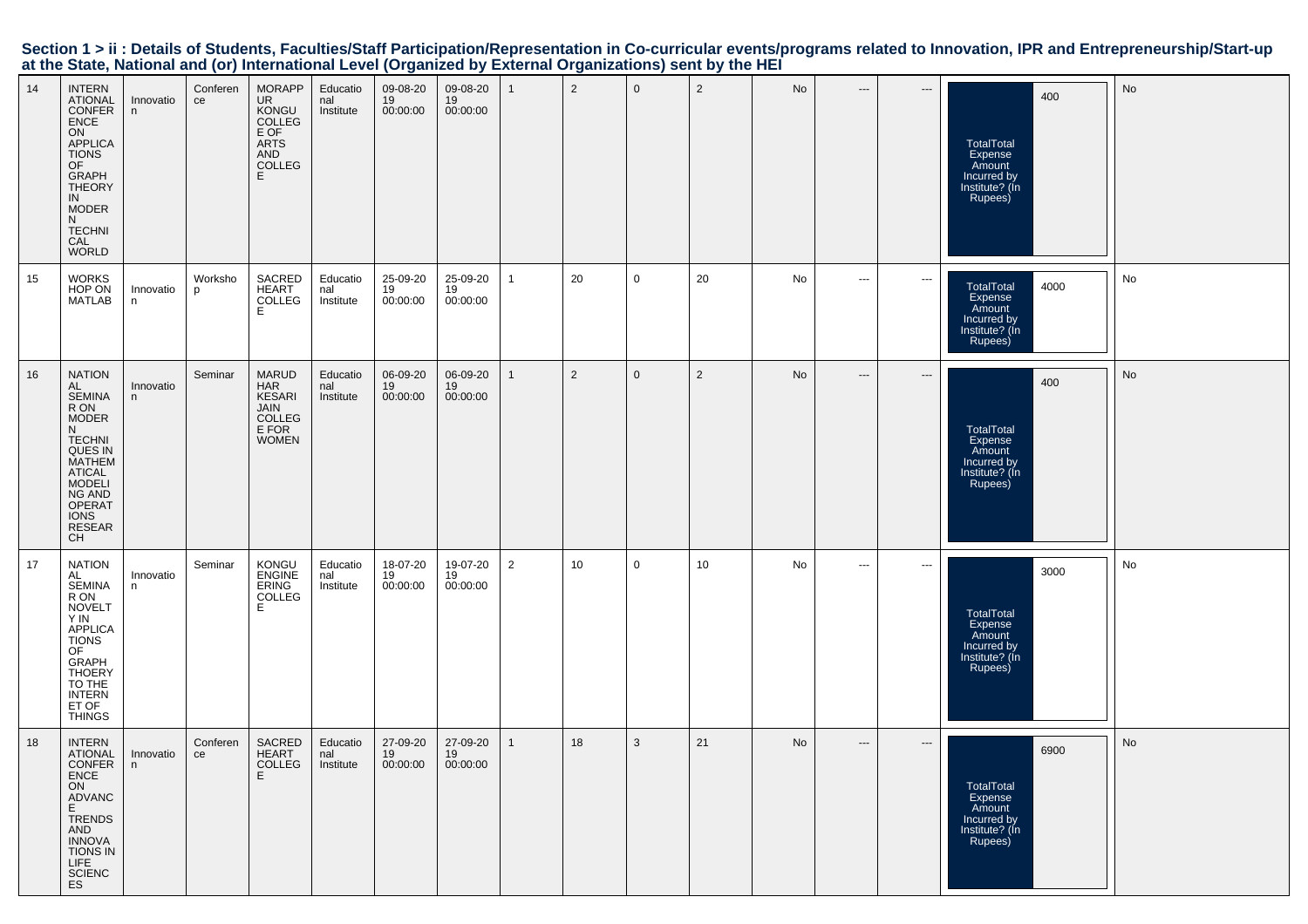#### Section 1 > ii : Details of Students, Faculties/Staff Participation/Representation in Co-curricular events/programs related to Innovation, IPR and Entrepreneurship/Start-up **at the State, National and (or) International Level (Organized by External Organizations) sent by the HEI**

| 19 | NATION<br>AL.<br><b>CONFER</b>                                   | Innovatio | Conferen<br>ce | BHARAT<br><b>INSTITU</b>                                           | Educatio<br>nal<br>Institute | 21-12-20<br>៲ວ<br>00:00:00 | 21-12-20<br>19<br>00:00:00 |  |  | No | --- | --- |                                                                  | 500 | No |
|----|------------------------------------------------------------------|-----------|----------------|--------------------------------------------------------------------|------------------------------|----------------------------|----------------------------|--|--|----|-----|-----|------------------------------------------------------------------|-----|----|
|    | <b>ENCE</b><br><b>ON</b><br>ADVANC<br>ES IN<br>MATERI<br>ALS AND |           |                | TE OF<br><b>HIGHER</b><br><b>EDUCAT</b><br>ION AND<br>RESEAR<br>CН |                              |                            |                            |  |  |    |     |     | TotalTotal<br>Expense<br>Amount<br>Incurred by<br>Institute? (In |     |    |
|    | <b>METHOD</b><br>S OF<br><b>CHEMIS</b><br><b>RTY</b>             |           |                |                                                                    |                              |                            |                            |  |  |    |     |     | Rupees)                                                          |     |    |

#### **Section 2 > i : List the Academic Programs on Innovation, IPR and Entrepreneurship Development Offered During the Academic Period (2019-20)**

| Srno | Title of Course/Subject<br>Offered | Program Theme            | Type of Course       | Course Offering<br>Department/Centr<br>e/Unit Name | Level of<br>Course     | Program<br>Start Date | Program End<br>Date | Program<br>Duration(in Days) | Mode of Delivery | <b>Total Numbers of</b><br>Participants | <b>Total Numbers of</b><br>Contact Hours of Course<br>(Minimum 30 Contact<br>hours) |
|------|------------------------------------|--------------------------|----------------------|----------------------------------------------------|------------------------|-----------------------|---------------------|------------------------------|------------------|-----------------------------------------|-------------------------------------------------------------------------------------|
|      | <b>Business Start UP Process</b>   | Entrepreneurship/Startup | Short term<br>Course | Short Term<br><b>Certificate Course</b>            | MANAGEME<br>NT STUDIES | 27-12-2019            | 25-01-2020          | 30                           | Offline          | 50 30                                   |                                                                                     |

#### Section 2 > ii : List the Employment Generation Skill Development Programs Organized by the HEI on Innovation, IPR and Entrepreneurship Development During the **Academic Period (2019-20)**

| Srno | Title of the Training Program                         | <b>Program Theme</b> | <b>Type of Course</b> | Course Offering<br>Department/Centre/<br>Unit Name | Program Start<br>Date | Program End<br><b>Date</b> | Program<br>Duration(in<br>Days) | Mode of Delivery | <b>Total Numbers of</b><br>Participants | <b>Total Numbers of Contact</b><br>Hours of Course (Minimum<br>30 Contact hours) |
|------|-------------------------------------------------------|----------------------|-----------------------|----------------------------------------------------|-----------------------|----------------------------|---------------------------------|------------------|-----------------------------------------|----------------------------------------------------------------------------------|
|      | <b>FACULTY DEVELOPMENT</b><br><b>PROGRAM PHASE I</b>  | Innovation           | FDP in I&E / IPR      | <b>IQAC</b>                                        | 13-05-2020            | 16-05-2020                 |                                 | Online           | $146$ 30                                |                                                                                  |
| 2    | <b>FACULTY DEVELOPMENT</b><br><b>PROGRAM PHASE II</b> | Innovation           | FDP in I&E / IPR      | <b>IQAC</b>                                        | 18-05-2020            | 22-05-2020                 | C.                              | Online           | $146$ 30                                |                                                                                  |
| 3    | <b>FACULTY DEVELOPMENT</b><br>PROGRAM PHASE III       | Innovation           | FDP in I&E / IPR      | <b>IQAC</b>                                        | 26-05-2020            | 29-05-2020                 |                                 | Online           | 146 30                                  |                                                                                  |

#### Section 2 > iii : List the Full Time Faculties had with a Degree (UG/PG/PhD) in Innovation/IPR/Entrepreneurship and (or) Received Specialized Training program of I&E, IPR **(MDP, EDP, FDP, Short-term Certificate Course, of minimum 30 hours Duration) conducted by various State, Central Govt. agencies, and Knowledge Agencies in theAcademic Period (2019-20)**

**No Data Flled!**

**Section 3 > i : List Idea/Innovation Centric Student Clubs Are Functional at the HEI with Access to Co-working Space/Work-stations for Students with Facilities &Equipment Available to promote and Support Innovation, Entrepreneurship and IPR Activities in Campus**

**No Data Flled!**

Section  $3 > i$  i > a : List the Pre-Incubation Facility (Tinkering Lab/Makers' Space/Design Centre/New Gen IEDC/IEDC/EDC/Innovation Centre/Startup Cell) (>= 600 Sq. Ft. **Floor Area)**

**No Data Flled!**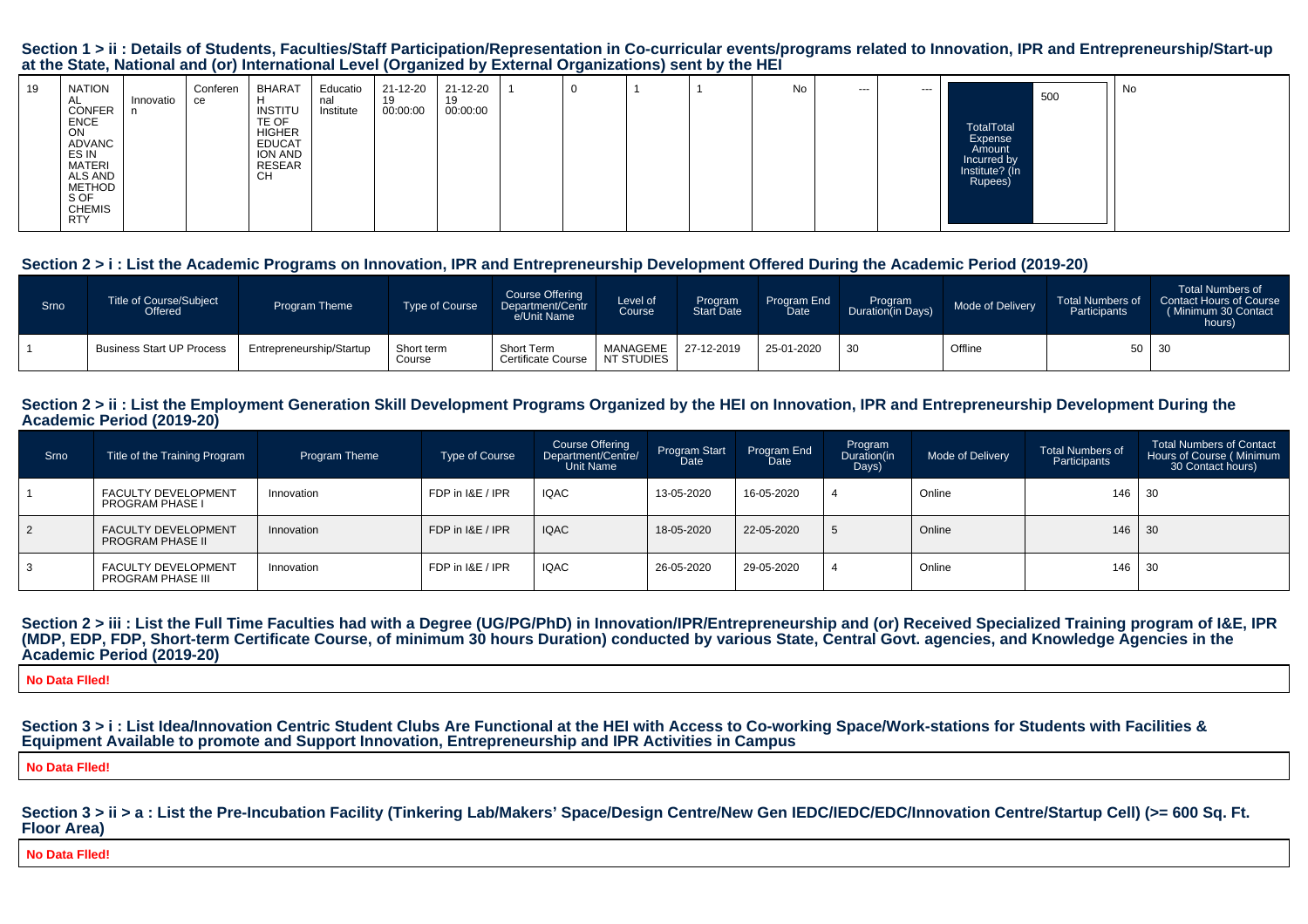## **Section 3 > ii > b : List the Centre of Excellence (CoE) Facilities with Advance Tools and Equipment at the HEI (>= 1000 Sq. Ft. Floor Area)**

#### **No Data Flled!**

| Section 3 > ii > c : List the Incubation Facilities at the HEI (>= 1500 Sq. Ft. Floor Area) |                                       |                                 |                                                                    |                                                                                              |                                                                                                                                                                                        |                                                                                                      |                                                                                                                                                                                                         |                                                                                                    |                                                                                      |                                                                                                                                                  |
|---------------------------------------------------------------------------------------------|---------------------------------------|---------------------------------|--------------------------------------------------------------------|----------------------------------------------------------------------------------------------|----------------------------------------------------------------------------------------------------------------------------------------------------------------------------------------|------------------------------------------------------------------------------------------------------|---------------------------------------------------------------------------------------------------------------------------------------------------------------------------------------------------------|----------------------------------------------------------------------------------------------------|--------------------------------------------------------------------------------------|--------------------------------------------------------------------------------------------------------------------------------------------------|
| Srno                                                                                        | Name of Incubation<br>Facility        | Year of<br>Establishment        | Incubation with<br>Access to Other<br>I&E Facilities at<br>the HEI | Name of the<br>Funding<br>Schemes<br>Available with<br>Incubation Unit, if<br>any (Optional) | <b>Facility Details</b>                                                                                                                                                                | Total Nos of<br>Dedicated<br>Executive/Manag<br>ement team<br>Strength<br>Engaged at the<br>Facility | Had the Incubation Facility<br>Frovided any Funding Support<br>Provided any Funding Support<br>for Idea/Prototype/Innovation<br>Development and<br>implementation during the<br>Financial Year 2019-20? | Had institute Generated Income<br>either from Services Offered by<br>Incubation Centre/Facilities? |                                                                                      | Had institute spent expenses<br>either from own<br>resource/received fund towards<br>Establishment/Operation of<br>Incubation Centre/Facilities? |
| $\overline{1}$                                                                              | <b>AUTOMATION CENTER</b>              | 2016                            | No Such<br>Facilities Exist in<br>the Campus                       | NO.                                                                                          | Mr. B.<br>HARIK<br>RISHN<br>Facility<br>Incharge<br>Name<br>AN<br>Facility<br>hariugi<br>Incharge<br>Email<br>@gmai<br>I.com<br>94890<br>Facility<br>Incharge<br>37587<br>Phone        | $\overline{2}$                                                                                       | Yes                                                                                                                                                                                                     | No                                                                                                 |                                                                                      | Yes                                                                                                                                              |
|                                                                                             | Source of Grant / Fund                |                                 |                                                                    | <b>Agency Name</b>                                                                           |                                                                                                                                                                                        |                                                                                                      | Agency Type                                                                                                                                                                                             |                                                                                                    | Total Grants / Funds Received by Incubation<br>Facility exists in Campus (In Rupees) |                                                                                                                                                  |
|                                                                                             |                                       | Institute's Own Fund / Resource |                                                                    |                                                                                              |                                                                                                                                                                                        |                                                                                                      | 70000                                                                                                                                                                                                   |                                                                                                    |                                                                                      |                                                                                                                                                  |
| 2                                                                                           | WEP APP CENTER                        | 2018                            | No Such<br><b>Facilities Exist in</b><br>the Campus                | <b>NO</b>                                                                                    | Mr. N.<br>Facility<br>Incharge<br>SRIRA<br>M<br>Name<br>sriram<br>Facility<br>bhc@g<br>Incharge<br>Email<br>mail.co<br>m<br>Facility<br>89405<br>06004<br>ncharge<br>Phone             | $\overline{2}$                                                                                       | Yes                                                                                                                                                                                                     | No                                                                                                 |                                                                                      | Yes                                                                                                                                              |
|                                                                                             | Source of Grant / Fund                |                                 |                                                                    | <b>Agency Name</b>                                                                           |                                                                                                                                                                                        |                                                                                                      | Agency Type                                                                                                                                                                                             |                                                                                                    | Total Grants / Funds Received by Incubation<br>Facility exists in Campus (In Rupees) |                                                                                                                                                  |
|                                                                                             | Institute's Own Fund / Resource       |                                 |                                                                    |                                                                                              |                                                                                                                                                                                        | 50000                                                                                                |                                                                                                                                                                                                         |                                                                                                    |                                                                                      |                                                                                                                                                  |
| $\mathbf{3}$                                                                                | <b>MUSHROOM</b><br><b>CULTIVATION</b> | 2018                            | No Such<br>Facilities Exist in<br>the Campus                       | <b>NO</b>                                                                                    | Dr. R.<br>SATHI<br>YAKAL<br>Facility<br>Incharge<br>Name<br>A<br>sathya<br>Facility<br>kalaa<br>Incharge<br>@gmai<br>Email<br>I.com<br>99654<br>Facility<br>38866<br>Incharge<br>Phone | 3                                                                                                    | Yes                                                                                                                                                                                                     | No                                                                                                 |                                                                                      | Yes                                                                                                                                              |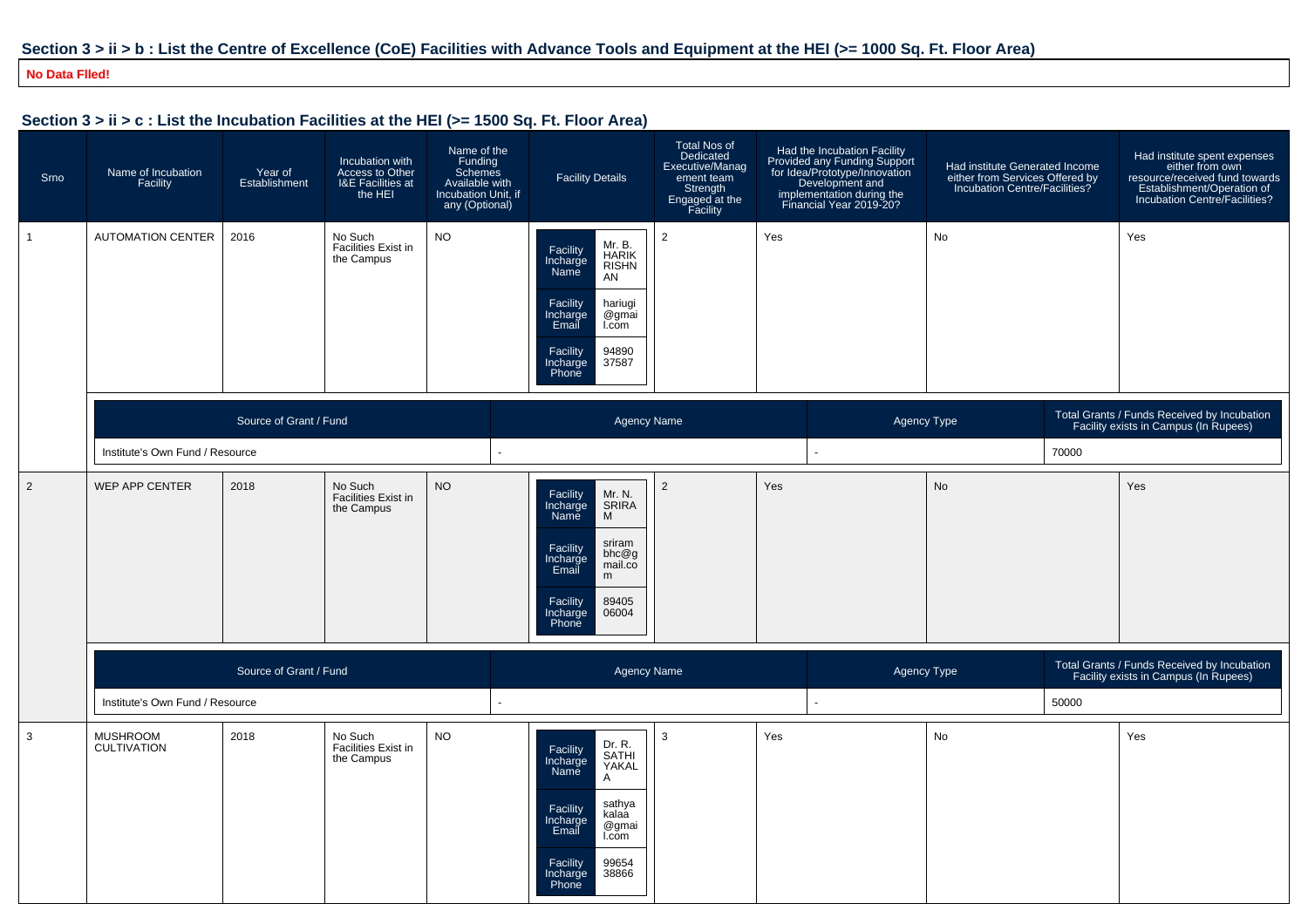#### **Section 3 > ii > c : List the Incubation Facilities at the HEI (>= 1500 Sq. Ft. Floor Area)**

| Source of Grant / Fund          | <b>Agency Name</b> | Agency Type | Total Grants / Funds Received by Incubation<br>Facility exists in Campus (In Rupees) |  |
|---------------------------------|--------------------|-------------|--------------------------------------------------------------------------------------|--|
| Institute's Own Fund / Resource |                    |             | 40000                                                                                |  |

#### **Section 3 > ii > d : List the Innovation Park/Research Park Facilities at the HEI (>= 5000 Sq. Ft. Floor Area)**

**No Data Flled!**

#### **Section 3 > ii > e : List the IPR Cell/Technology Transfer Centre Facilities at the HEI**

**No Data Flled!**

#### **Section 3 > iii > a : Provide detail list of Faculties as Mentor to help Ideas/Innovations/Startups**

**No Data Flled!**

#### **Section 3 > iii > b : Provide detail list of External Experts/Agencies engaged as Mentor to help Ideas/Innovations/Startups**

**No Data Flled!**

**Section 4 : List all the Innovations Generated Developed, Completed and Implemented in Ground with Support of Pre-incubation & Incubation facilities at the HEI andRecognitions Received**

**No Data Flled!**

## **Section 5 : List all the Ventures/Startups/SME Units Established with Support of Pre-incubation & Incubation facilities at the HEI**

**No Data Flled!**

## **Section 7 > i : List all the Collaborations with External Agencies and Co-Creation of I&E Activities by the HEI**

| Srno | <b>Collaborated Agency Name</b>                                             | <b>Collaborated Agency Type</b>  | Purpose of Collaboration                                                                                                          | Type of Support Offered | No. of Student<br>Projects/ Ideas /<br>Innovation / Startups<br>from the HEI get<br>benefitted through<br>this partnership | Date of MOU /<br><b>Agreement Signed</b><br>on. |
|------|-----------------------------------------------------------------------------|----------------------------------|-----------------------------------------------------------------------------------------------------------------------------------|-------------------------|----------------------------------------------------------------------------------------------------------------------------|-------------------------------------------------|
|      | Sri Vijay Vidyalaya College of Arts And<br>Science, Nallampalli, Dharmapuri | Educational Institute            | Providing (or) Receiving Mentor and Handholding Support to<br>Support I&E Activities                                              | Mentoring               | 198                                                                                                                        | 21-08-2019                                      |
|      | Selvam Arts and Science College,<br>Namakkal                                | <b>Educational Institute</b>     | Providing (or) Receiving Mentor and Handholding Support to<br>Support I&E Activities                                              | Mentoring               | 114                                                                                                                        | 19-04-2019                                      |
|      | Tirumala Milk Private limited, Sekkampatti                                  | Corporate / Industry Association | Collaboration with Startups/Industry Associations/Knowledge<br>Agencies to Promote I&E Activities and/or Internship Opportunities | Mentoring               | -40                                                                                                                        | 10-12-2019                                      |
|      | Morappur kongu Arts & Science College,<br>Morappur                          | <b>Educational Institute</b>     | Providing (or) Receiving Mentor and Handholding Support to<br>Support I&E Activities                                              | Mentoring               | 48                                                                                                                         | 21-01-2020                                      |
|      | AK PowerTech, Tirupattur.                                                   | Corporate / Industry Association | Collaboration with Startups/Industry Associations/Knowledge<br>Agencies to Promote I&E Activities and/or Internship Opportunities | Mentoring               | 19                                                                                                                         | 10-08-2019                                      |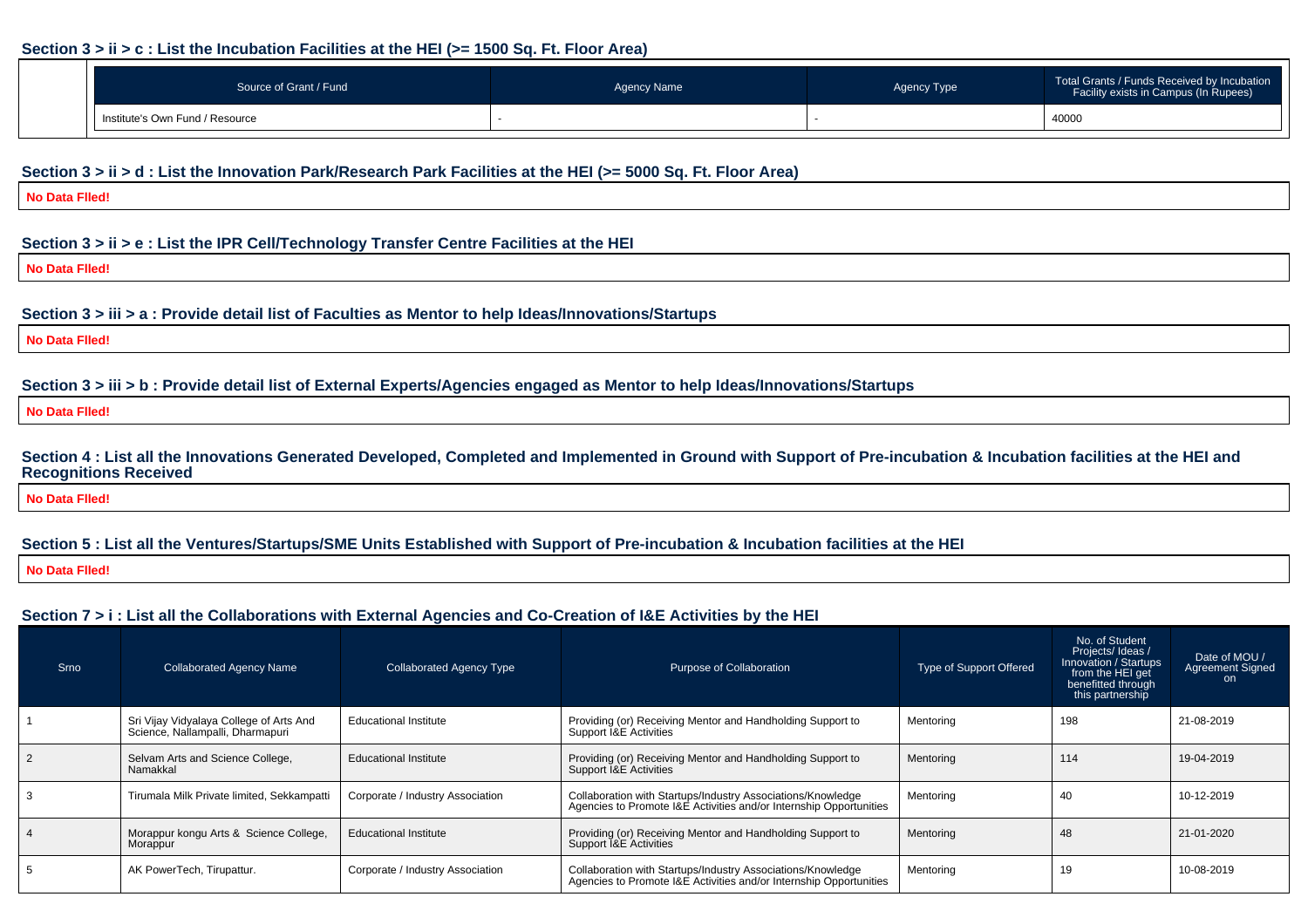|    | Sumark chemicals Industries Private<br>Limited   | Corporate / Industry Association | Collaboration with Startups/Industry Associations/Knowledge<br>Agencies to Promote I&E Activities and/or Internship Opportunities | Networking | 23 | 05-03-2019 |
|----|--------------------------------------------------|----------------------------------|-----------------------------------------------------------------------------------------------------------------------------------|------------|----|------------|
|    | Leaf Pharma Industry, Hyderabad                  | Corporate / Industry Association | Collaboration with Startups/Industry Associations/Knowledge<br>Agencies to Promote I&E Activities and/or Internship Opportunities | Mentoring  | 25 | 10-02-2020 |
|    | <b>Chirst University</b>                         | <b>Educational Institute</b>     | Providing (or) Receiving Mentor and Handholding Support to<br>Support I&E Activities                                              | Mentoring  | 25 | 29-03-2019 |
|    | Process Drive India Pvt. Ltd., Tirupattur        | Corporate / Industry Association | Collaboration with Startups/Industry Associations/Knowledge<br>Agencies to Promote I&E Activities and/or Internship Opportunities | Mentoring  |    | 18-09-2019 |
| 10 | V.B.MEDICARE PRIVATE LIMITED<br>HOSUR.           | Corporate / Industry Association | Collaboration with Startups/Industry Associations/Knowledge<br>Agencies to Promote I&E Activities and/or Internship Opportunities | Mentoring  | 10 | 06-10-2019 |
|    | Amazing Biotech Pvt.Ltd Marakkanam<br>Villupuram | Corporate / Industry Association | Collaboration with Startups/Industry Associations/Knowledge<br>Agencies to Promote I&E Activities and/or Internship Opportunities | Mentoring  | 20 | 05-02-2020 |

## **Section 8 > ii : List the IPs Filed/Published/Granted (Copyright & Designs Only) by the HEI as an Applicant / Co-applicant / Co-owner**

**No Data Flled!**

## **Section 8 > iii : List the IP (Patents only) Filed by the HEI as Applicant / Co-applicant / Co-owner**

| Srno | Title/Name of Patent                                               | IP Registration Number | Date of Filed/Published (Year, Month) | <b>Application Level</b> | Copy of receipt / application<br>screenshot [PDF or Image] |
|------|--------------------------------------------------------------------|------------------------|---------------------------------------|--------------------------|------------------------------------------------------------|
|      | TETRA BED ADSORPTION DESALINATION  <br>(4-BAD) SYSTEM ON SEA WATER | 201911030865           | International                         | 2019 - 07                | Uploaded                                                   |

## **Section 8 > v : List the IPs hold by the Innovation teams/Startups Incubated at the Pre-incubation/incubation Unit of the HEI**

**No Data Flled!**

## **Section 8 > vi : List the IP Commercialized/Transferred Published & Granted to HEI as Co-applicant/Co-owner**

**No Data Flled!**